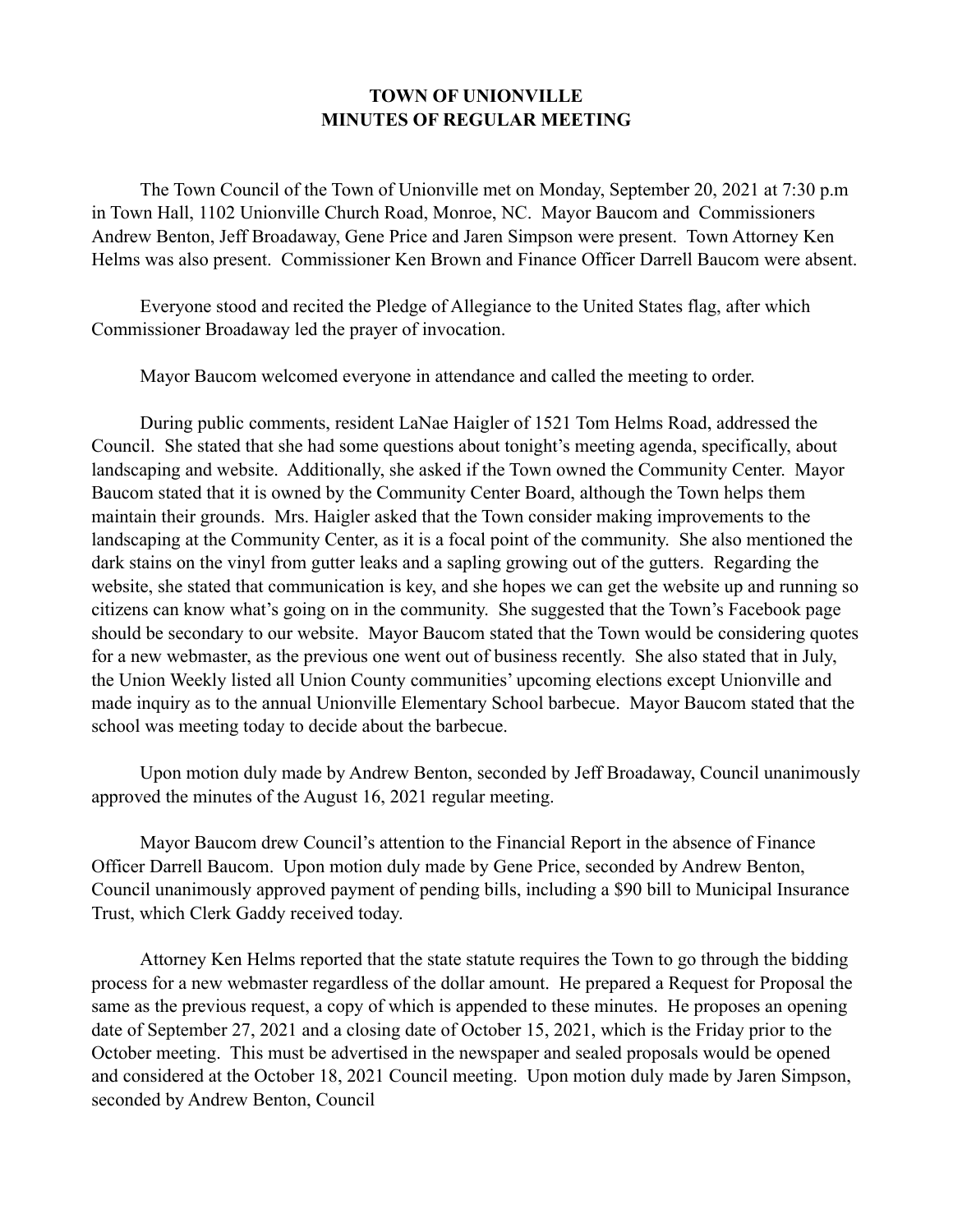unanimously approved the Request for Proposal advertisement for a new webmaster and website services.

 Clerk Gaddy introduced the quotes for mailing a paper survey to Town residents, as requested by Planning Board. A copy of these quotes is appended to these minutes. Quotes were provided by Southdata Inc., International Minute Press and Post Net. Southdata Inc. could include the survey and zoning map in our 2021 tax bills. Deputy Clerk Braswell also suggested that we include a QR code so as not to require manually inputting all responses. Upon motion duly made by Jaren Simpson, seconded by Andrew Benton, Council unanimously approved the Southdata Inc. quote including a QR code. Upon motion duly made by Gene Price, seconded by Jeff Broadaway, Council unanimously approved a deadline of January 5, 2022, which is the same as tax bills.

 Deputy Clerk Braswell displayed the historic marker quote and mock-up of Unionville High School on the monitor for Council to see, a copy of which is appended to these minutes. She reported that Unionville Elementary School principal Sharyn VonCannon has given her blessing to move forward with this plaque. Upon motion duly made by Jeff Broadaway, seconded by Andrew Benton, Council unanimously approved the purchase of the aluminum wall plaque regarding Unionville High School to be mounted on the old school wall at Unionville Elementary School.

 Clerk Gaddy reported that Union County Sheriff's Department is collecting items for a time capsule to be included in their new headquarters, which is currently being built. This capsule will be opened in 50 years—2071. Appropriate items are photos, books, letters to children and grandchildren, etc. Unionville School donated two books about the school, and Clerk Gaddy provided a copy of the Town Seal, history of the seal and history of the Town Hall to be included. She asked Council for other suggestions. Commissioner Benton would like to write a letter supporting law enforcement, and Council directed Clerk Gaddy to provide some copies of photos of the Town and the school barbecue to be included in the time capsule.

 Deputy Clerk Braswell then displayed a Town Hall landscaping proposal by Amy Porter, who worked with Clancy Baucom and Hunter Latham to develop this drawing. This drawing addresses the many issues of the current landscaping around Town Hall and around the sign and flagpole. There is no contiguity and several of the existing plants are diseased. The age of the plants and the lack of topsoil also play roles in the decline of these plants. Around the sign, plants are overgrown and hiding the sign. In addition to Ms. Porter's drawing, a quote totaling \$6,600 provides a turn-key job This does not include grass seeding but does include a soaker hose and timer for the new plants. A copy of the quote and drawing are appended to these minutes. Upon motion duly made by Jaren Simpson, seconded by Gene Price, Council unanimously approved this quote and mock-up. Mayor Baucom made inquiry as to improvements at the Community Center. The consensus of the Council was for Mayor Baucom to contact Betty Hinson and have the Community Center Board decide as to what